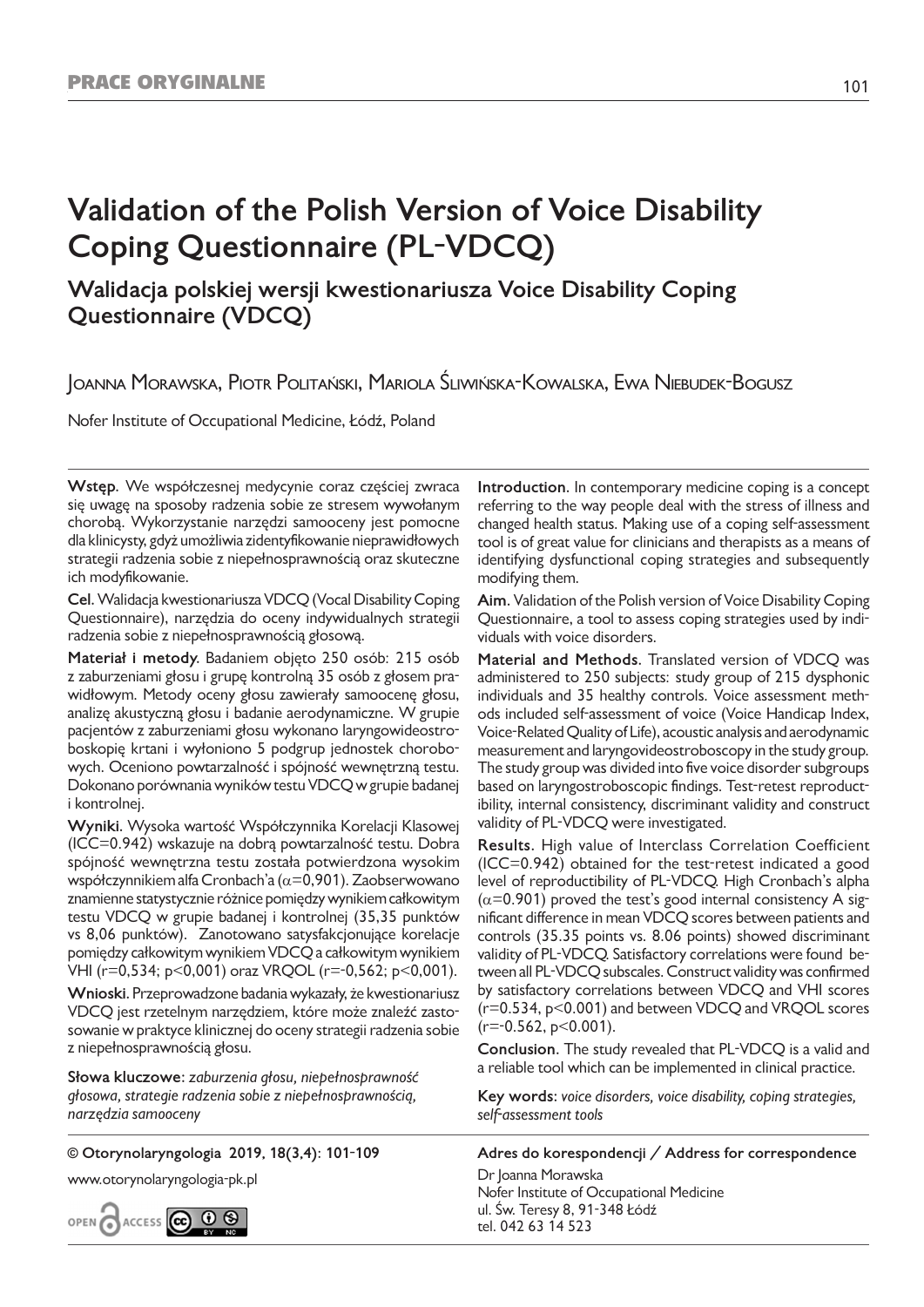# **INTRODUCTION**

It is estimated that voice disorders (dysphonias) occur is 3-9% of the general population [1] and among voice professionals, the proportion reaches up to 50% [2]. Voice disorders may cause a deterioration of the quality of life of an affected individual and may cause restrictions in the daily life. [3-5]. Individuals with voice disorders often experience social isolation and depression [6, 7]. Given that dysphonia affects communication and social integration, dysphonic patients report psychological and emotional problems as a direct consequence of their voice disorder [8, 9]. The impact of a voice deviation on the quality of life of an individual presents a complex relationship that is not necessarily direct to the degree of voice deviation, because it depends on several factors, including the professional use [10]. Given that in modern society there is an increasing demand for communication in many professions and the service sector continues to grow, society is becoming increasingly dependent on verbal communication [11]. Voice problems experienced by professional voice users may lead to problems for the employee as well as for the employer. The consequences are vocal, professional, and socio-economic. Employees may exhibit reduced productivity, decreased work quality, and restriction of daily activities and social function [3, 12, 13].

Over the last two decades the patient's subjective experience of disease has increased in importance in the analysis of the disease and therapy [14] and it is standard practice to include self-assessment questionnaires in the battery of examinations conducted in diagnosing voice disorders. Therefore, according to European Laryngological Society (ESL) guidelines [15], the essential components of such diagnosis are: perceptual assessment, aerodynamic assessment, laryngovideostroboscopy of the larynx, acoustic analysis of voice and subjective assessment of voice in which, as underlined by World Health Organization [16] the health-related quality of life plays a significant role.

The quality of life (QoL) may be defined as the way an individual deals satisfactory or unsatisfactory with several aspects of his daily life, considering his wellbeing, beliefs, personal and spiritual satisfactions [17, 18].

What is more, variable course of certain voice disorders, especially those long-lasting ones, requires some adjustments on the part of the patient [19], or in other words, applying particular coping strategies.

Lazarus et al. define coping as a constantly changing effort to deal with external or internal demands that challenge or exceed a person's resources [20]. The function of coping is to promote the adaptation of the individual to the disturbing situation [1]. Given that voice disorders are common problems that affect both patients and therapists in unique way [21], making use of a coping self-assessment tool is therefore of great value for the clinician and the therapist as a means of identifying dysfunctional coping strategies and subsequently modifying them in the course of therapy. It has been established that the way the patient deals with the disease significantly influences the treatment and results [22, 23]. Moreover, in certain cases the way a person deals with a problem can cause a more negative impact than the problem itself [24] so it should be one of the goals of voice therapy to replace the dysfunctional coping strategies by more appropriate ones in order to achieve a better treatment outcome [22].

The subject of coping with voice disorders has been investigated by a number of clinicians and researchers in the last two decades. For instance, Mc Hugh-Munier et al. examined the relationship between coping strategies and personality, and voice in female subjects diagnosed with vocal fold nodules and polyps [25]. In 2014 Baker et al. in an exploratory study assessed the psychosocial factors of emotional expression, alexithymia, illness behaviour and coping strategies in relation to functional voice disorders in women. The authors suggested that the evaluation of coping strategies could be an integral part in the holistic approach to evaluation of voice disorders [26]. The study by Zambon et al. focused on an occupational group of voice users – teachers, and compared coping strategies between those who sought and those who did not seek voice therapy [23].

However, the first in-depth research to investigate the subject of coping with voice disability was carried out by Epstein et al. in 2007 [19] and resulted in creating the Voice Disability Coping Questionnaire (VDCQ) – a proper tool to specifically assess coping strategies applied in case of vocal complaints. Up to date it remains the only questionnaire that evaluates coping strategies in voice disorders and has only been validated into Brazilian by Oliveira et al. in 2016 [27] and into Persian by Faham et al. in 2018 [28].

In Poland there has been a growing interest in voice disorders and there exist a number of tools adapted and validated into the Polish language, for instance commonly used in clinical practice Voice Handicap Index [29, 30] or Voice-Related Quality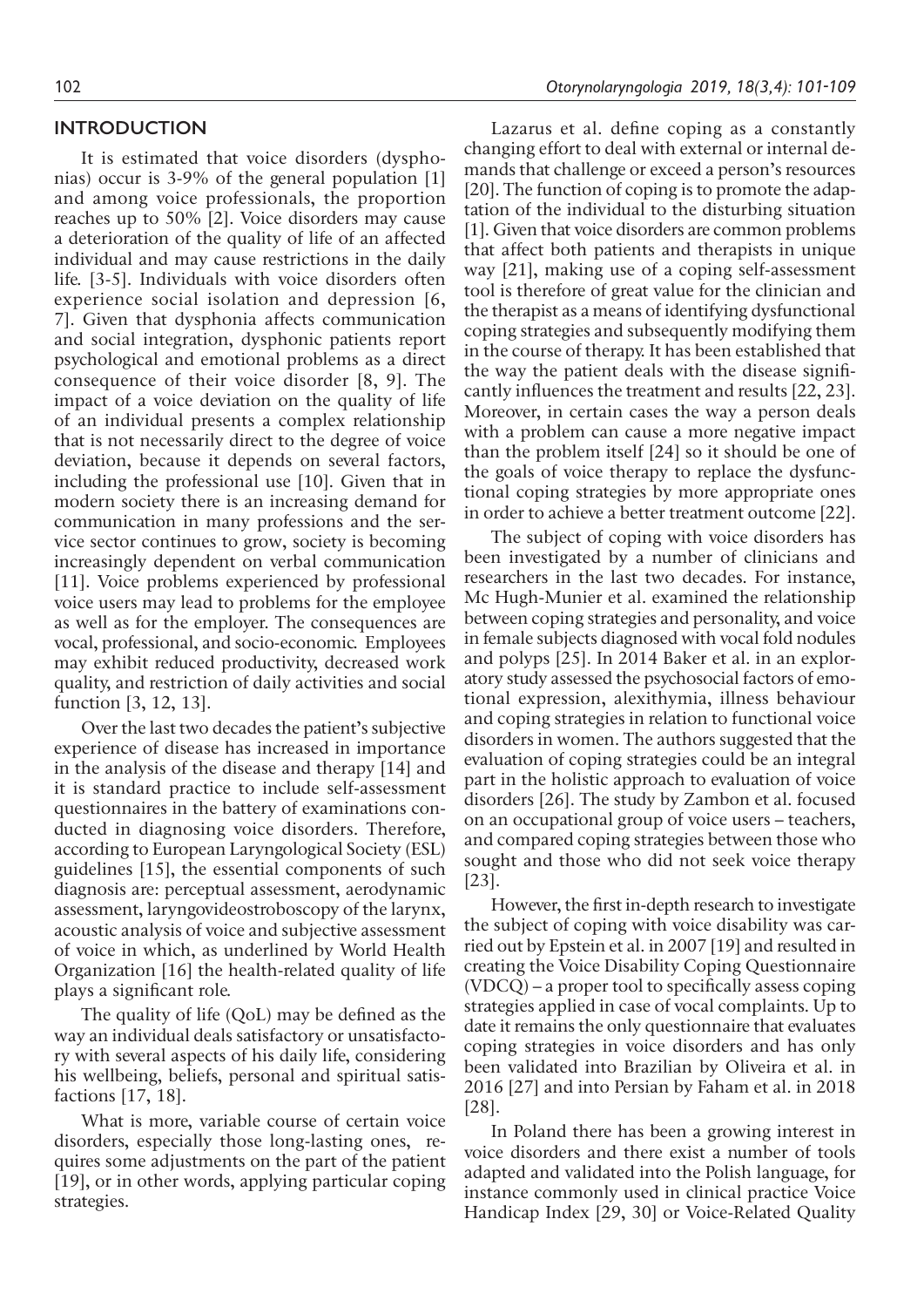of Life [31]. These instruments are, however, insufficient to deal with the subject of coping with voice disorders, as they are mainly focused on the degree of perceived vocal disability (VHI) or the impact the disability has on the overall quality of life of a subject (V-RQOL).

Therefore, the aim of the present study was to validate the Polish version of the VDCQ (PL-VDCQ) for patients with dysphonia with the view of incorporating it into standard clinical practice of diagnosing voice disorders, monitoring the progress of therapy and evaluating voice therapy outcomes.

# **MATERIALS AND METHODS**

#### **Participants**

Total number of 250 subjects participated in the study. The study group (1) consisted of 215 patients aged 48.0±10.0 [mean±SD] who sought help at the Department of Audiology and Phoniatrics of the Nofer Institute of Occupational Medicine in Lodz due to voice problems. Inclusion criteria were: presenting with voice complaint, otolaryngological diagnosis. The control group (0) were 35 volunteers - normophonic subjects aged 43.4±10.0 [mean±SD] who reported no vocal complaints, no history of laryngeal disorders and no signs of laryngeal abnormality on indirect laryngoscopy.

Informed consent was sought and confidentiality was ensured by a numerical cross-referencing system. Data collection took place from January 2018 till July 2019.

Approval for this study was granted by the Ethical Committee of the Nofer Institute of Occupational Medicine, Łódź, Poland (decision No. 09/2018).

# **Procedure**

#### *Translation procedure*

Consent was granted from the author of the VDCQ questionnaire, Ruth Epstein to translate and validate the tool into the Polish language.

The original version of VDCQ questionnaire [19] was translated into Polish by the first two authors and consulted with a professional English translator. A panel of three experts – a phoniatrician, an ENT specialist and a speech-language pathologist reviewed the translation for best possible phrasing. Back translation was performed by a professional English translator who had not participated in the prior stage of the translation. After reviewing the back translation some minor semantic changes and modifications were made.

# **Self-Assessment of Voice** *Voice Disability Coping Questionnaire (VDCQ)*

The translated Polish version of VDCQ was used in the study [Appendix 1]. The Voice Disability Coping Questionnaire measures coping strategies in persons with voice disorders and contains 15 items in 4 domains: Social Support (SS), Information Seeking (IS), Passive Coping (PC) and Avoidance (A). Each item is graded on a 6-point Lickert scale (0-5 points), where never (0) means the patients never apply a particular coping strategy and always (5) means they always apply a particular strategy. The minimum total score is 0 points and the maximum total score is 75 points.

# *Voice Handicap Index (VHI) and Voice-Related Quality of Life (V-RQOL)*

VHI and V-RQOL measures were used in this study as reference tools, as they are validated self-assessment tools which have proved reliable in a number of studies on Polish population and have been commonly used in clinical practice.

The participants answered the three questionnaires during one evaluation session. The patients from the study group (1) were asked to complete the questionnaires prior to the phoniatric examination. Assistance with completing the questionnaires was provided when necessary.

#### *Methods of voice evaluation*

All patients in the study group (1) underwent otolaryngological and phoniatric examination complemented by laryngovideostroboscopy (LVS) performed by means of XION EndoSTROB DX.

Vocal function and voice quality were also evaluated in the study group (1) and control group (0) by measuring the aerodynamic parameter: MPT (maximum phonation time) and acoustic parameters: Jitter group – Jitter, Relative Average Perturbation (RAP), Pitch Perturbation Quotient (PPQ), Shimmer group – Shimmer, Amplitude Perturbation Quotient (APQ) and noise-to-harmonics ratio (NHR) by means of DiagnoScope software manufactured by Diagnova Technologies, Poland. The recording of voice for the analysis took place in a soundproofed room with the average noise level of 30dB. Shortterm acoustic analysis, conducted with the use of multiparametric DiagnoScope module, consisted in analysis of the prolonged sound /a:/ which was uttered twice during one expiration.

The results of the above mentioned examinations were used in order to objectively confirm voice disorders in the study group (1) and the lack thereof in the control group (0).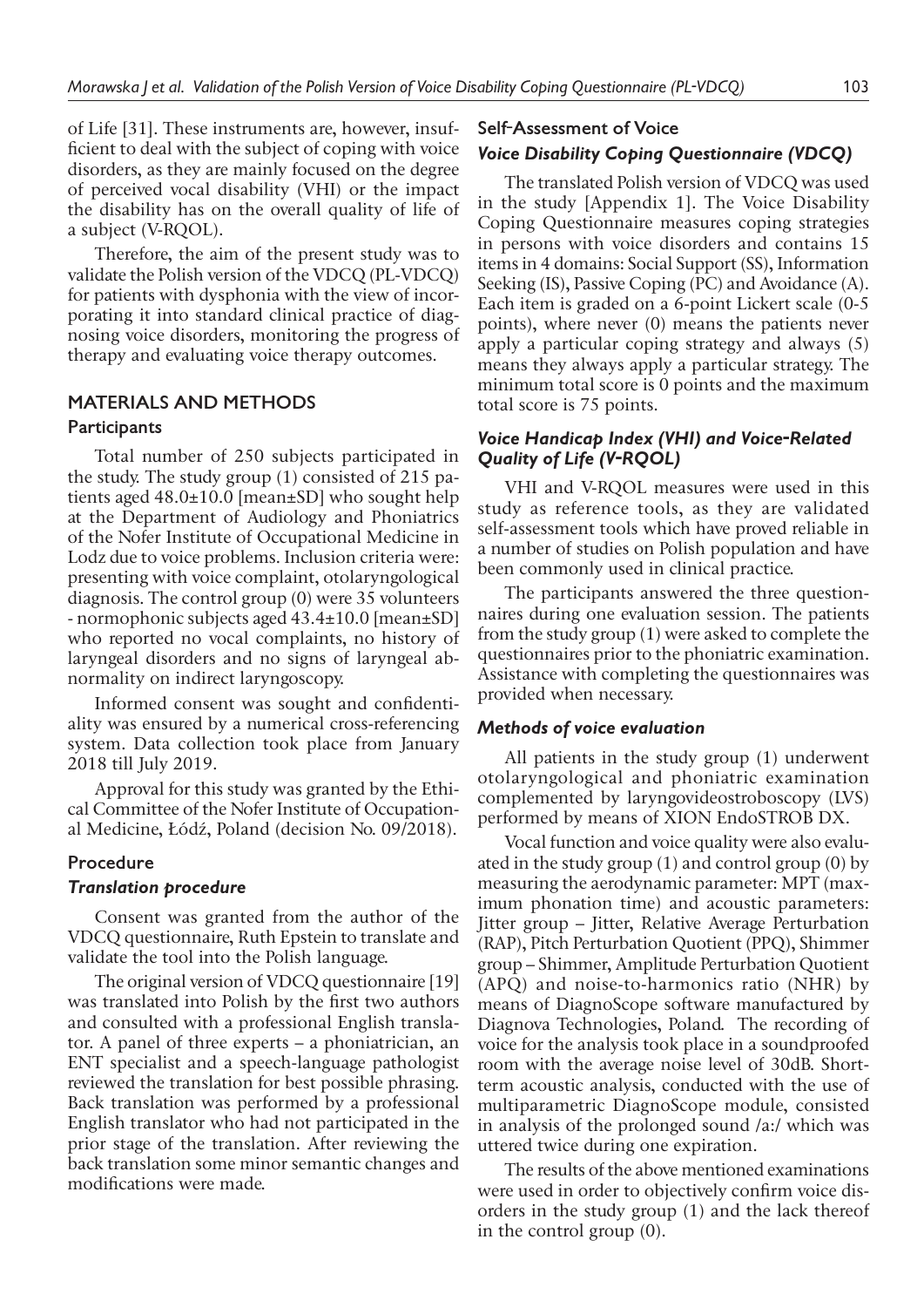# **Statistical Analysis**

Statistical analysis was performed by means of IBM SPSS Statistics version 20. The results were considered as statistically significant if the p value was less than  $0.05$  (p<0.05).

# **Test-retest reliability**

To determine test-retest reliability the questionnaire was administered among 25 participants of the study group (1) who completed the questionnaire within a 7 to 10 day interval. This time interval was considered short enough to avoid substantial voice changes and at the same time long enough for the participants to not be able to recall their previous responses. Interclass Correlation Coefficient (ICC) was determined for the reproductability of the test.

#### **Internal consistency**

Internal consistency of the test and its subscales was calculated using Cronbach's alpha coefficient. Individual items' contribution to the reliability index was assessed. Values equal to or higher than 0.7 were considered good reliability.

#### **Discriminant validity**

The mean values of the VDCQ in study group (1) and control group (0) were compared for discriminant validity using independent t-test. Subsequently. VDCQ results were compared among diagnose-based subgroups of patients from the study group by means of two-way ANOVA. Levene Test for Equality of Variances was conducted to determine variance equality between groups. Depending on Levene test result assumptions regarding variance equality were made accordingly.

# **Construct Validity**

In order to deal with the parametric and nonparametric variable of the study, Spearman rank correlation (rho) was performed to investigate correlation between VDCQ individual subscale scores. Similarly, correlations were determined between: VDCQ scores and the scores of the two commonly used in clinical practice voice self-assessment questionnaires: VHI and V-RQOL, both for the total scores and individual subscales of all tests.

# **RESULTS**

#### **Participants**

The study group (1) and control group (0) did not differ significantly in proportions of mean age.

Diagnoses in subjects in the study group were established on the basis of phoniatric examination including case story review, routine laryngological examination, laryngovideostroboscopy (LVS), assessment of Maximum Phonation Time (MPT) and acoustic parameters of voice. The study group was divided into subgroups of laryngeal pathology based on the LVS findings. The patients suffered from a wide range of dysphonia diagnoses, with the commonest being glottal insufficiency (n=56) and hyperfunctional dysphonia (n=48). Table I presents videostroboscopic findings in patients from the study group (1).

Table I. Videostroboscopic findings in Participants with Voice Disorders (1)

| Larynx pathology          | Number (%) |
|---------------------------|------------|
| Hyperfunctional dysphonia | 48 (23.3)  |
| Glottal insufficiency     | 56(26)     |
| <b>RVFM</b>               | 35(16,3)   |
| Chronic Laringitis        | 51(23,7)   |
| TVF paralysis             | 25(11,6)   |

Abbreviations: BVFM – benign vocal fold masses, TVF – true vocal fold

The mean values of MPT in the study group were considerably reduced (10,2 seconds) which indicated compromised efficiency of the vocal tract, while in the control group MPT mean values were within the range of the norm  $(15,5 \text{ seconds})$ .

The mean values for fundamental frequency (F0) in the study group (1) were  $203$  Hz ( $\pm 31SD$ ) for women and 155 Hz (±55SD) for men, and in the control group (0) they were  $215$  Hz ( $\pm$ 21SD) for women and 126 Hz (±26SD) for men. The acoustic analysis of voice showed that the mean values of the acoustic parameters exceeded the threshold of the norm for all the examined parameters (Jitter, RAP, PPQ, Shimmer, APQ, NHR) in the study group and were within the norm range in the control group. The findings of the acoustic analysis of voice and the MPT measurement results in the study group and control group are presented in Table II.

The Interclass Correlation Coefficient (ICC) value obtained for the test-retest was 0.942 (95% confidence interval, lower band 866; upper band 974) for the Polish version of VDCQ, indicating that the instrument has a good level of reproductability. As presented in Table III, ICC coefficient was satisfactory for each VDCQ subscale as well.

## **Internal Consistency**

The measurement of the internal consistency showed a very high Cronbach's alpha coefficient for the total VDCQ score: 0.901 as well as for the particular subscales of the test: PC  $(\alpha=0,74)$ , SS (α=0.799), IS (α=0.845) and A (α=0.743). A detailed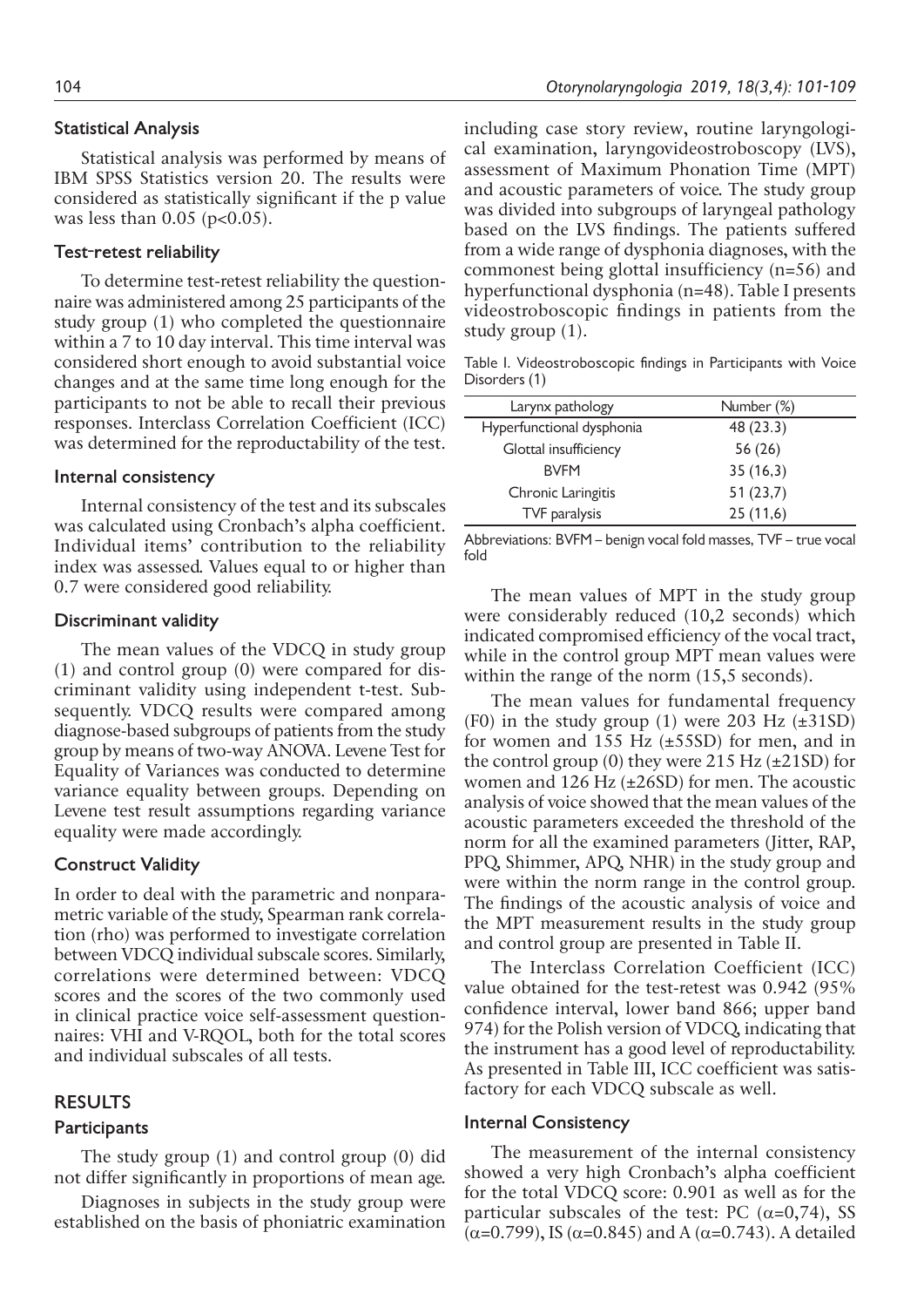analysis of each item of the test (Table IV) indicates that the Cronbach's alpha value did not increase after eliminating any item, thus all of the items have comparable influence on the reliability of the whole scale.

Table II. Mean values of Maximum Phonation Time (MPT) and Acoustic Analysis of Voice parameters in study group (1) and control group (0)

| Acoustic          | Group                  | p value               |         |
|-------------------|------------------------|-----------------------|---------|
| parameter         | O                      | 1                     |         |
| $MPT$ [ $\pm$ SD] | 15.5 [±5.164]          | 10.2 [±4.688]         | p<0.001 |
| Jitteer [±SD]     | $0.41$ [ $\pm$ 0,162]  | $0.85$ [ $\pm$ 1.336] | p<0.001 |
| RAP [±SD]         | $0.22$ [ $\pm 0.094$ ] | $0.42$ [ $\pm$ 0.625] | p<0.001 |
| PPQ [±SD]         | $0.25$ [ $\pm 0.092$ ] | $0.49$ [ $\pm$ 0.827] | p<0.001 |
| Shimmer [±SD]     | 4.79 [±1,484]          | 8.27 [±6.450]         | p<0.001 |
| APQ [±SD]         | 3.91 $[±1,442]$        | 6.31 [ $\pm$ 4.087]   | p<0.001 |
| NHR [±SD]         | 2.73 [±0.974]          | 4.41 [±3.698]         | p<0.001 |

Abbreviations: MPT – Maximum Phonation Time, RAP – relative average perturbation, PPQ – pitch perturbation quotient, APQ – amplitude perturbation quotient, NHR – noise to harmonic ratio

Table III. Test-Retest Reliability (Interclass Correlation [ICC]) of the PL-VDCQ

| VDCO         | ICC   |
|--------------|-------|
| VDCO – Total | 0.942 |
| $VDCQ - IS$  | 0.887 |
| $VDCQ - SS$  | 0.937 |
| VDCO-A       | 0.913 |
| $VDCQ - PC$  | 0.861 |

Abbreviations: VDCQ – Voice Disability Coping Questionnaire, IS – Information Seeking, SS – Social Support, A – Avoidance, PC – Passive Coping

Table IV. Internal Consistency (Cronbach's alpha) of the PL-VDCQ – Item Analyses Results

| Number of the Item | Cronbach's Alpha |
|--------------------|------------------|
| 1 VDCQ             | 0.896            |
| 2 VDCQ             | 0.893            |
| 3 VDCQ             | 0.889            |
| 4 VDCQ             | 0.892            |
| 5 VDCQ             | 0.894            |
| 6 VDCQ             | 0.899            |
| 7 VDCQ             | 0.896            |
| 8 VDCQ             | 0.893            |
| 9 VDCQ             | 0.897            |
| 10 VDCQ            | 0.897            |
| 11 VDCQ            | 0.896            |
| 12 VDCQ            | 0.896            |
| 13 VDCQ            | 0.895            |
| 14 VDCQ            | 0.898            |
| 15 VDCQ            | 0.895            |

#### **Discriminant validity**

The mean VDCQ score in the study group (1) was significantly higher than that in the control group (0) with 35.35 points and 8 points respectively for the study group and control group.

Similar statistically significant differences were observed for all the subscales of the test. Overall, given greater scores obtained by individuals with voice disorders than those without voice disorders the Polish version of VDCQ was shown to discriminate between patients and controls. The differences in mean scores are also observed also in SS, IS, A and PC domains. The results in the study group and control group differ significantly (in t test: p=0.001). The statistical findings are presented in Table V.

Comparing the mean VDCQ scores in diagnose-based subgroups of the study group the highest scores were observed for glottal insufficiency (37.27) and true vocal fold paralysis (35.72), however the between-subgroup differences were not statistically significant. Figure 1 illustrates mean VDCQ scores in each of the voice disorder subgroup. The black lines indicate ±SD ranges.

Table V. Mean Total and Domain VDCQ results for Study Group (1) and Control Group (0)

|              | Group | Mean  | SD     | <b>SEM</b> | p-value   |
|--------------|-------|-------|--------|------------|-----------|
| <b>VDCO</b>  | 0     | 8.06  | 10.898 | 1.842      | P < 0.001 |
| <b>TOTAL</b> | 1     | 35.35 | 10.060 | 0.686      |           |
| $VDCQ - IS$  | 0     | 2.51  | 2.934  | 0.496      | P < 0.001 |
|              |       | 6.31  | 2.046  | 0.140      |           |
| VDCO-SS      | 0     | 3.43  | 5.089  | 0.860      | P < 0.001 |
|              | 1     | 14.25 | 4.534  | 0.309      |           |
| $VDCQ - A$   | 0     | 0.69  | 1.530  | 0.259      | P < 0.001 |
|              |       | 5.72  | 3.072  | 0.209      |           |
|              | 0     | 1.43  | 2.581  | 0.436      | P < 0.001 |
| VDCQ-PC      | 1     | 9.21  | 3.618  | 0.247      |           |

Abbreviations: SD – Standard Deviation, SEM – Standard Terror Mean, VDCQ – Voice Disability Coping Questionnaire, IS – Information Seeking, SS – Social Support, A – Avoidance, PC – Passive Coping



Fig. 1. VDCQ scores in diagnose-based subgroups of the study group (1)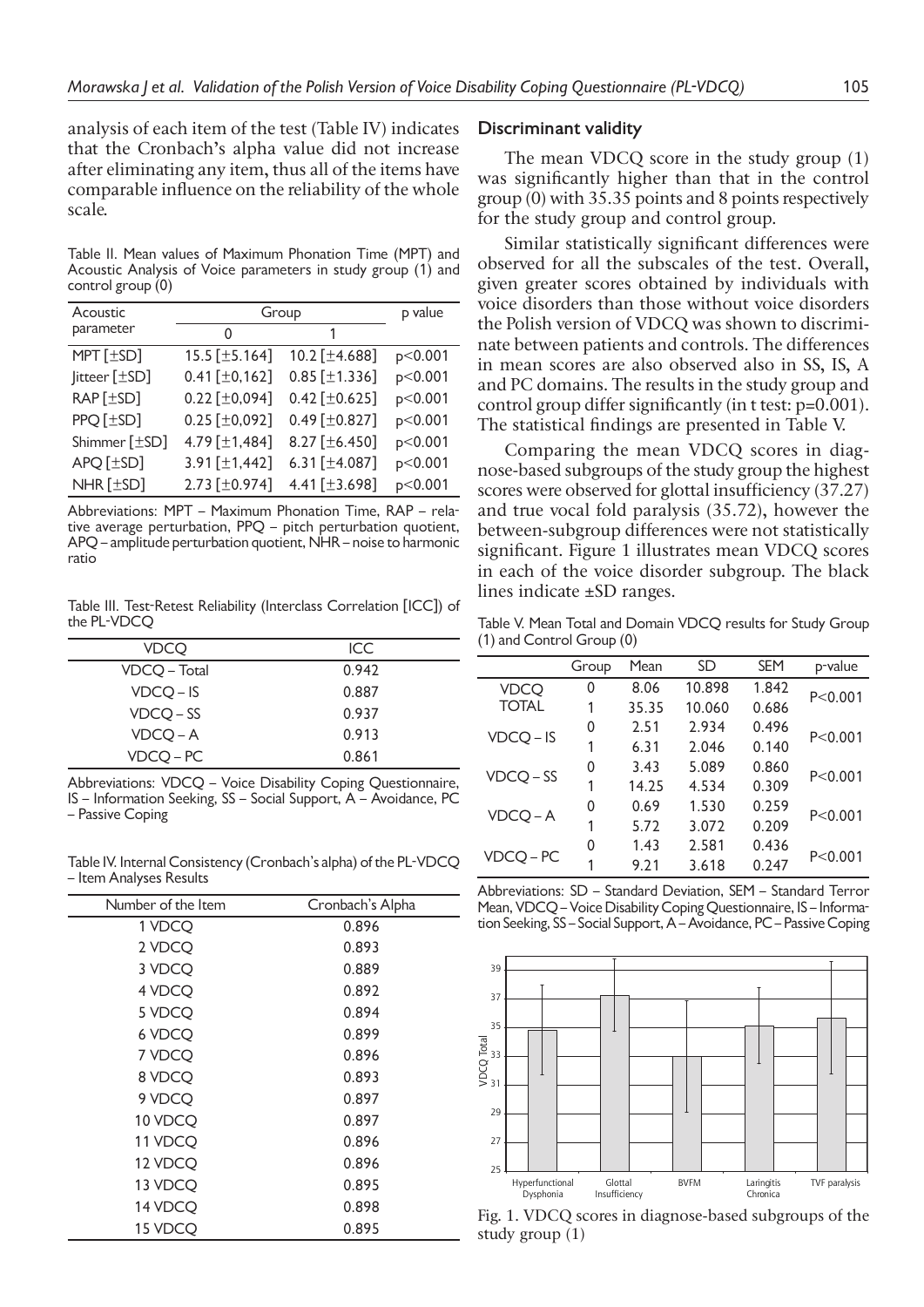# **Construct validity**

Assessing the correlation between the individual subscales of the VDCQ a satisfactory statistical significance was found for all the subscales of the test (Table VI), with the strongest correlations between VDCQ Information Seeking (IS) subscale and Social Support (SS) subscale( r=0.479, p<0.001) as well as between Passive Coping (PC) subscale and Avoidance(A) subscale ( $r=0.576$ ,  $p<0.001$ ).

Statistically significant correlation for the total score of VDCQ and V-RQOL ( $r=-0.652$ ,  $p<0.001$ ) indicates significant relationship between self-reported voice-related quality of life of the patient and the patient's need to use coping strategies. The correlation is negative, that is worse reported voice-related quality of life corresponds to higher values obtained in VDCQ test. Similarly, assessing the strength of correlation between VDCQ total score and VHI a statistically significant correlation was observed  $(r=0.534, p<0.001)$  indicating that the higher voice handicap reported by the patient results in employing more strategies to cope with the voice disorder.

Satisfactory correlations were found also between the particular subscales of the VDCQ test

Table VI. VDCQ Subscale Correlations

|             |     | VCDO SS | VDCO IS | VDCO A  | VDCO PC |
|-------------|-----|---------|---------|---------|---------|
| VDCO        | rho | 1.000   | 0.479   | 0.292   | 0.335   |
| SS          | P   |         | < 0.001 | < 0.001 | < 0.001 |
| VDCO        | rho | 0.479   | 1.000   | 0.203   | 0.185   |
| IS          | p   | < 0.001 |         | 0.003   | 0.007   |
| <b>VDCO</b> | rho | 0.292   | 0.203   | 1.000   | 0.576   |
| A           | p   | < 0.001 | 0.003   |         | < 0.001 |
| VDCO        | rho | 0.335   | 0.185   | 0.576   | 1.000   |
| РC          | D   | < 0.001 | 0.007   | < 0.001 |         |

Abbreviations: VDCQ – Voice Disability Coping Questionnaire, IS – Information Seeking, SS – Social Support, A – Avoidance, PC – Passive Coping

(SS, IS, PC, A) and the subscales of both VHI (F, SE, P) and VRQOL (SE, PF), however these were not as strong as the correlations between the total scores of the questionnaires (Table VII).

# **DISCUSSION**

The purpose of the present study was to introduce an assessment tool for measuring coping strategies in subjects with voice disorders for the Polish population.

The subjects enrolled in the study were divided into two groups. The first one was a study group of patients who reported to the clinic with vocal complaints which were confirmed in the course of a thorough diagnostic protocol including qualitative, quantitative, instrumental, objective and subjective methods. The voice disorder group of patients was then further divided into subgroups based on the findings on larngovideostroboscopy. The second group were volunteers with no symptoms and no findings of larynx pathology during an ENT examination.

The first step of our research was to assess test-retest reliability of the Polish version of Voice Disability Coping Questionnaire. For this reason, a group of 35 subjects with vocal complaints was asked to complete the questionnaire twice – the first time prior to the phoniatric examination and then within 7 to 10 days from the initial date. However, both took place before the onset of voice therapy if such was recommended for the patient in order to maintain the same conditions of measurement. The determined Interclass Correlation Coefficient was 0.942 for the total score of PL-VDCQ. Similar value was obtained for the Persian version of VDCQ  $(ICC=0.897)$  in the study by Faham et al.  $[28]$ .

It is worth noting at this point that the VDCQ questionnaire was easy for the patients to complete,

Table VII. Correlation of VDCQ Total scores and VDCQ subscales With VRQOL (including subscales) and VHI (including subscales)

|                   |          | <b>VRQOL Total</b> | <b>VRQOL SE</b>     | <b>VRQOL PF</b>     | <b>VHI Total</b> | VHI F            | VHI SE           | VHI P         |
|-------------------|----------|--------------------|---------------------|---------------------|------------------|------------------|------------------|---------------|
| <b>VDCQ TOTAL</b> | rho<br>D | $-0.562 < 0.001$   | $-0.529$<br>< 0.001 | $-0.519$<br>< 0.001 | 0.534<br>< 0.001 | 0.493<br>< 0.001 | 0.512<br>< 0.001 | 0.350 < 0.001 |
| <b>VDCQ IS</b>    | rho      | $-0.262$           | $-0.200$            | $-0.292$            | 0.260            | 0.195            | 0.244            | 0.209         |
|                   | D        | < 0.001            | 0.003               | < 0.001             | < 0.001          | 0.004            | < 0.001          | 0.002         |
| VDCQ SS           | rho      | $-0.283$           | $-0.260$            | $-0.284$            | 0.322            | 0.301            | 0.236            | 0.320         |
|                   | D        | < 0.001            | < 0.001             | < 0.001             | < 0.001          | < 0.001          | < 0.001          | < 0.001       |
| <b>VDCQA</b>      | rho      | $-0.557$           | $-0.559$            | $-0.472$            | 0.552            | 0.549            | 0.561            | 0.316         |
|                   | D        | < 0.001            | < 0.001             | < 0.001             | < 0.001          | < 0.001          | < 0.001          | < 0.001       |
| VDCQ PC           | rho      | $-0.516$           | $-0.501$            | $-0.443$            | 0.437            | 0.417            | 0.433            | 0.257         |
|                   | D        | < 0.001            | < 0.001             | < 0.001             | < 0.001          | < 0.001          | < 0.001          | < 0.001       |

Abbreviations: VDCQ – Voice Disability Coping Questionnaire, V-RQOL – Voice-Realted Quality of Life, VHI – Voice Handicap Index, IS – Information Seeking, SS – Social Support, A – Avoidance, PC – Passive Coping, SE - Social-Emotional, PF - Physical Functioning, F – Functional, SE – Social-Emotional, P – Physical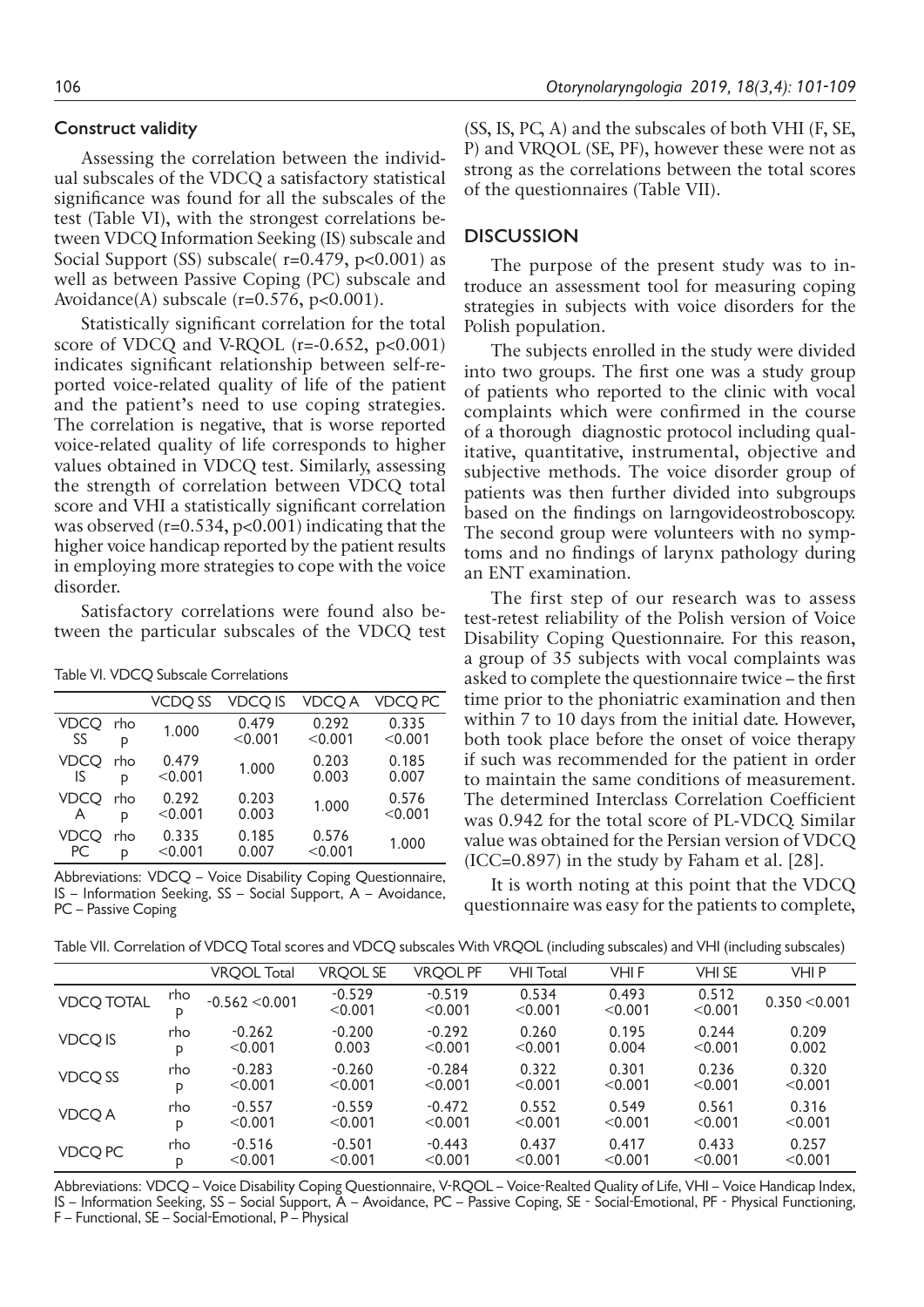they managed the task within a few minutes and generally required no assistance from staff. However, this was not the case when the questionnaire was being completed by the subjects from the control group. Interestingly, although the subjects were asked to complete three different questionnaires (VHI, V-RQOL, VDCQ) during a single time, VDCQ seemed to be the only one that posed problems. This may result from the fact that unlike VHI which measures the self-perceived degree of voice handicap or V-RQOL which focuses on assessing the patient's self- reported voice-related quality of life, VDCQ asks questions directly linked to an existing problem, that is a voice disorder. The subjects from the control group did not report any vocal complaints and no pathologies of the larynx were found in the routine ENT examination. Therefore, they found it difficult to answer questions which assumed an existing pathology at the start. Seeing that almost every subject from the control group was confused when asked to complete VDCQ and upon completion we often heard that the whole set of questions was "non applicable" we decided not to make the control group any bigger than 35 subjects.

The next step of the research was to determine the internal consistency of the PL-VDCQ by means of Cronbach's alpha. Cronbach's alpha is a measure used to assess the reliability, or internal consistency, of a set of scale or test items [32]. It is computed by correlating the score for each scale item with the total score for each observation (usually individual survey respondents) and then comparing that to the variance for all individual item scores. It is commonly accepted that a minimum alpha coefficient between 0.65 and 0.8 (or higher) is a proof of good internal consistency [33]. We obtained Cronbach's alpha value of 0.901 for the Polish version of the VDCQ questionnaire and  $α>0.742$  for each subscale of the test. These findings are in line with the studies conducted by Epstein et al. [19], Oliveira et al [27] and Faham et al. [28] which are up to date the only studies investigating validity of the VDCQ into different languages.

As expected, there were significant differences in the VDCQ scores between the study group and control group. The mean total VDCQ score in the study group of dysphonic patients was 35.35 points, whereas it was 8 points in the control group of healthy subjects. The results obtained in a study by Faham et al [28]. reported similar results, with mean total VDC scores of 42.28 points and 4.5 points for the voice disorder and nonvoice disorder groups accordingly. Similarly, in research by Oliveira et al. [27] individuals with vocal complaints had greater VDC scores than those without vocal complaint.

Encouraged by Epstein's suggestion to investigate coping in relation to specific diagnostic groups [19], we were interested to see if there would be any statistically significant differences in VDCQ results of the patients from different diagnose-based subgroups in our study. In the original study by Epstein et al. two voice disorder subgroups were investigated: muscle tension dysphonia (MTD) and adductor spasmodic dysphonia (ASD) and the results of VDCQ scores differentiated between these two clinical groups [19]. It could be explained by the fact that ASD is a severe dysphonia in which the voice of the patient is strained and strangled, produced with great effort and oftentimes making communication extremely difficult or impossible. Our study comprised 5 different voice disorder subgroups, and the highest scores obtained in VDCQ test were observed in TVF paralysis subgroup (35.72 points) a disease which has a sudden onset, changing the patient's quality of voice instantly, and glottal insufficiency (37.27 points) – a condition resulting form asthenia of the internal larynx muscles. However, at this point of the study we did not notice significantly different results in VDCQ scores among diagnose-based subgroups of dysphonic patients. It would be interesting to further examine each group of patients on a larger population to investigate if any coping strategies are more frequently used than others in relation to a specific voice disorder. The fact that mean VDCQ scores were very similar across the voice disorder groups supports the generalized use of the instrument in dysphonic patients.

In assessing construct validity of the Polish version of VDCQ correlations were determined between the individual items of the scale, that is Social Support, Information Seeking, Avoidance and Passive Coping. The fact that VDCQ Information Seeking subscale correlated significantly with Social Support (r=0.479, p<0.001) and Avoidance subscale correlated significantly with Passive Coping (r=0.576, p<0.001) supports the assumption that coping strategies can be generally classified into emotional and cognitive strategies [23]. Our findings support the pioneer findings by Epstein et al. [19] who reported similar correlations between the subscales of VDCQ as well as the findings of the study by Oliveira et al [27]. The correlation between Information Seeking and Social Support implies that individuals with voice disorders cope by having social support and by getting information through discussions with family, friends, health professionals or those experiencing a similar problem. The correlation between Passive Coping and Avoidance, an emotion-focused way of coping, in turn, implies that those who use passive coping are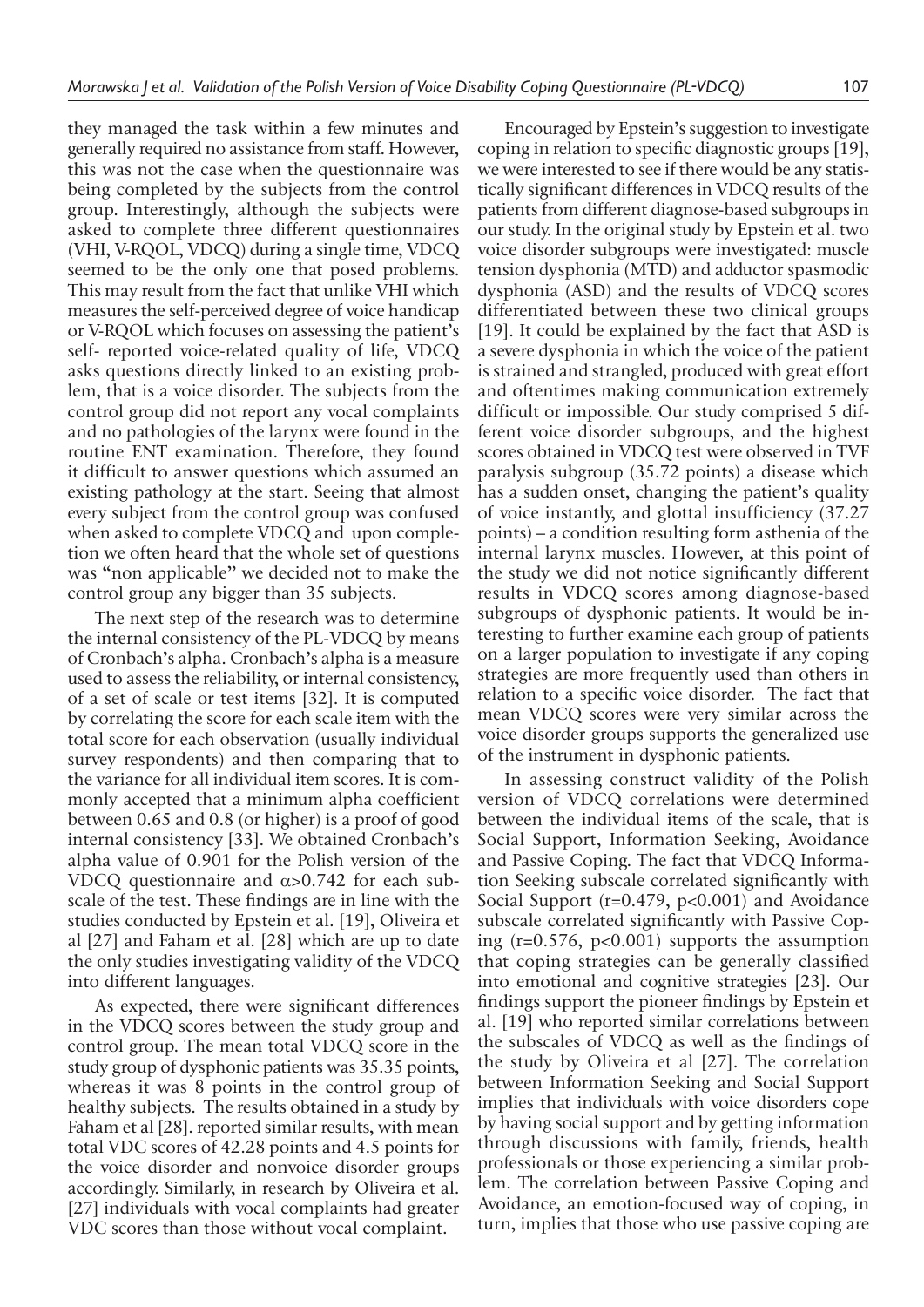likely to use avoidance. If the patients are not willing to do anything about their condition and wish the problem would go away, they are likely to avoid the situation where their voice disability would become apparent, for instance by avoiding taking part in social gatherings or by leading an isolated way of life [19].

In order to determine whether coping with voice disability has any relationship with self-perceived severity of voice disorder or voice-related quality of life, we conducted correlation analyses. The total score of VDCQ was found to correlate significantly with the score of VHI – the subjects' self- perceived voice handicap  $(r=0.534, p<0.001)$  and with the score of VRQOL – voice-related quality of life (r=-0.562, p<0.001). The relationship between coping and self-perceived voice disability was previously reported in literature on the subject. For instance, the study conducted by Van Wijck-Warnaar et al. revealed that among general population, subjects with a relatively high voice handicap scored higher on Utrecht Coping List (UCL) than those with a relatively low voice handicap index [34]. Overall, a strong correlation between the VDCQ and VHI and between VDCQ and V-RQOL as well as significant differences in VDCQ scores in patients and controls (35.35 points vs. 8 points) are findings that

contribute to construct validity of the Polish version of the VDCQ measure.

Coping strategy is considered an important concept in the health area and in the context of quality of life. It is deeply associated with the regulation of emotions [35]. Current approaches in the field of voice emphasize the meaning of an impairment or disability from the patient's unique perspective, so that effective treatment planning and implementation of interventions have the potential to produce the greatest benefit for each patient [36]. Therefore, VDCQ seems a valuable addition to the diagnostic battery of tools of the contemporary clinician and speech therapist. For this reason, the aim of the present study was to validate the Voice Disability Coping Questionnaire in Polish.

Future research should be focused on using specific coping strategies in case of different larynx pathologies, different occupational groups, or in assessment of voice therapy outcomes.

# **CONCLUSION**

The PL-VDCQ is a valid and a reliable tool which can be implemented in clinical practice for evaluating patients with dysphonia and for investigating coping strategies in patients for research purposes.

#### **VDCQ – Voice Disability Coping Questionnaire**

| Imię i nazwisko | . Jata l<br>1 H c |
|-----------------|-------------------|
|                 |                   |

Staramy się dowiedzieć jakie są reakcje ludzi w odpowiedzi na ich problemy z głosem. Istnieje wiele sposobów radzenia sobie w takich okolicznościach. Prosimy o określenie częstotliwości występowania podanych reakcji i odczuć w przypadku Pani/Pana problemu z głosem. Poniżej znajduje się lista stwierdzeń opisujących możliwe odczucia / reakcje. Prosimy zaznaczyć tylko jedną odpowiedź.

|    |                                                                                                                | <b>Nigdy</b> | nigdy | sami | Prawie Cza- Całkiem Bardzo<br>czesto | często | Zawsze |
|----|----------------------------------------------------------------------------------------------------------------|--------------|-------|------|--------------------------------------|--------|--------|
|    | Zrozumienie i współczucie innych pomaga mi radzić sobie z moim problemami<br>głosowymi.                        |              |       |      |                                      |        |        |
|    | Staram się unikać sytuacji, w których moje problemy z głosem uwidaczniają się.                                 |              |       |      |                                      |        |        |
|    | Zdarza się, że łapię się na myśleniu, że chciałbym nie mieć żadnych problemów<br>z głosem.                     |              |       |      |                                      |        |        |
|    | Próbuję zdobyć możliwie najwięcej informacji na temat moich problemów głosowych.                               |              |       |      |                                      |        |        |
| 5. | Łatwiej mi radzić sobie z moimi problemami głosowymi gdy otwarcie o nich mówię.                                |              |       |      |                                      |        |        |
| 6  | Łatwiej mi radzić sobie z moimi problemami głosowymi gdy staram się o nich nie<br>myśleć.                      |              |       |      |                                      |        |        |
|    | Uważam, że pomaga mi rozmowa z rodziną i przyjaciółmi o moich problemach<br>głosowych.                         |              |       |      |                                      |        |        |
| 8  | Łatwiej mi radzić sobie z moimi problemami głosowymi gdy dowiaduję się możliwie<br>jak najwięcej na ich temat. |              |       |      |                                      |        |        |
| 9  | Nie dzielę się moimi zmartwieniami dotyczącymi moich problemów głosowych.                                      |              |       |      |                                      |        |        |
| 10 | Przyjmuję, że nie mogę zbyt wiele poradzić na moje problemy głosowe.                                           |              |       |      |                                      |        |        |
| 11 | Łatwiej mi żyć z moimi problemami z głosem, gdy go po prostu nie używam.                                       |              |       |      |                                      |        |        |
| 12 | Problemy z głosem pomogły mi odkryć ważną prawdę o moim życiu.                                                 |              |       |      |                                      |        |        |
| 13 | Uważam, że łatwiej mi radzić sobie z moimi problemami z głosem gdy zadaję                                      |              |       |      |                                      |        |        |
|    | lekarzowi pytania na ten temat.                                                                                |              |       |      |                                      |        |        |
|    | 14 Łatwiej mi radzić sobie z moimi problemami z głosem gdy unikam kontaktów z ludźmi.                          |              |       |      |                                      |        |        |

- 15 Łatwiej mi poradzić sobie z moimi problemami z głosem gdy wyobrażam sobie że
- problemy zniknęły lub zakończyły się.